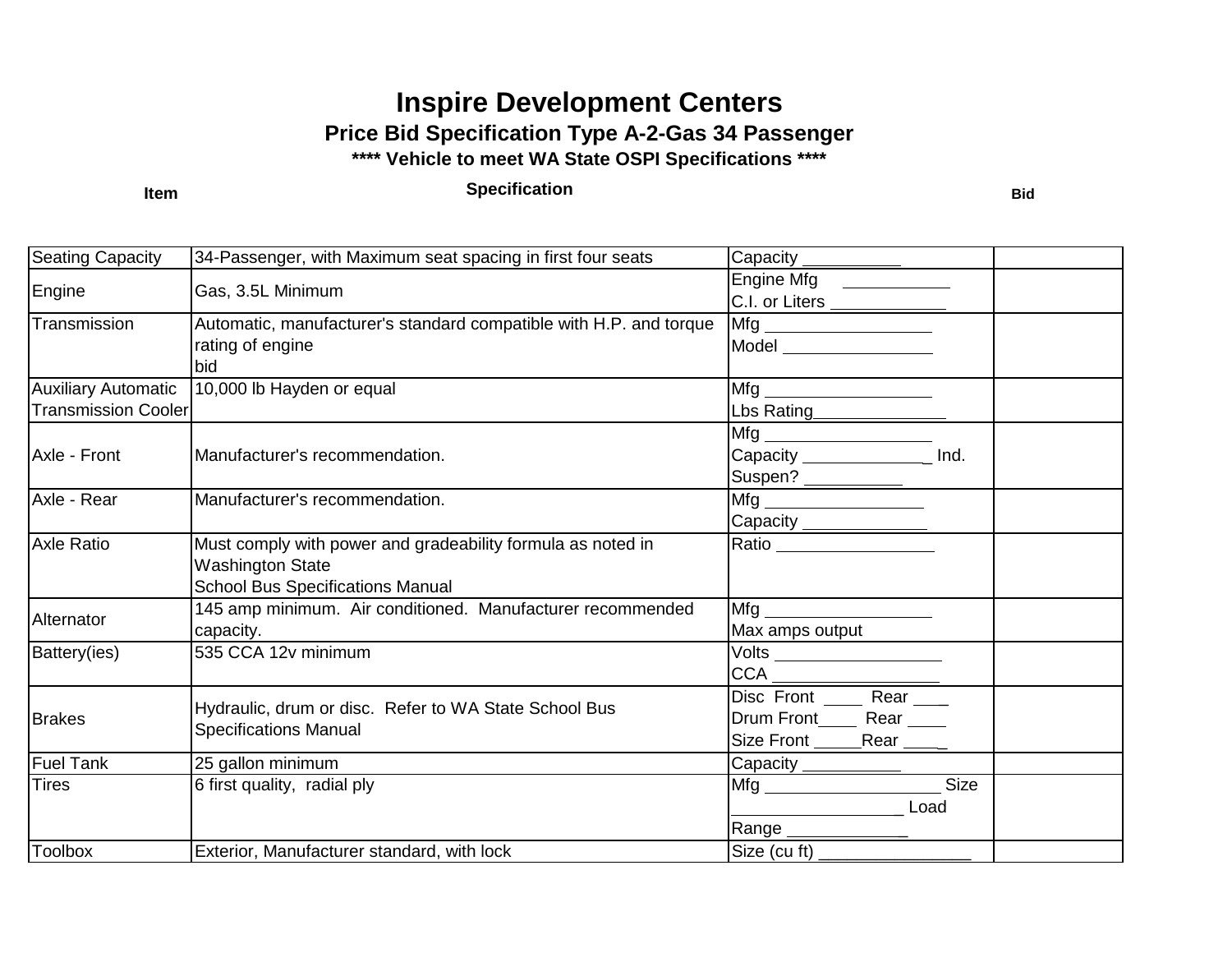| Wheels                                | 6 compatible with tire size                                                                                                                                                                                                                                                                                                                                                                                                                                                                              | Size                         |
|---------------------------------------|----------------------------------------------------------------------------------------------------------------------------------------------------------------------------------------------------------------------------------------------------------------------------------------------------------------------------------------------------------------------------------------------------------------------------------------------------------------------------------------------------------|------------------------------|
|                                       |                                                                                                                                                                                                                                                                                                                                                                                                                                                                                                          | Rim Width <b>Example</b>     |
| Front Heater                          | <b>Manufacturers Standard</b>                                                                                                                                                                                                                                                                                                                                                                                                                                                                            | <b>BTU</b>                   |
| <b>Rear Heater</b>                    | 40,000 BTU Minimum                                                                                                                                                                                                                                                                                                                                                                                                                                                                                       | <b>BTU</b>                   |
| PA System                             | N/A No PA System Required                                                                                                                                                                                                                                                                                                                                                                                                                                                                                |                              |
| <b>Step Tread</b>                     | Studded or pebbled top tread covering                                                                                                                                                                                                                                                                                                                                                                                                                                                                    | Mfg                          |
| Line Setting Ticket                   | Legible copy of Mfg Line Setting Ticket will be delivered with each<br>vendor's packet<br>at the time of delivery of bus                                                                                                                                                                                                                                                                                                                                                                                 | Check if as specified        |
| Owner's/Operator's<br><b>Handbook</b> | One copy of the chassis, engine transmission, and body repair<br>manuals, including wiring diagram for all components, will be<br>furnished at time of delivery                                                                                                                                                                                                                                                                                                                                          | Check if as specified _____  |
| Repair Manuals                        | A complete set of chassis, engine transmission, and body repair<br>manuals, including wiring diagram for all components, will be<br>furnished at time of delivery                                                                                                                                                                                                                                                                                                                                        | Check if as specified ______ |
| Service and<br>Cleaning               | Cleaning and service provided by Vendor prior to delivery will include:<br>- Chassis Lubrication<br>Check fluid levels; verify all are at recommended full levels<br>- Cooling system protected at -20 deg f<br>Interior and exterior will be clean (including glass)<br>- All systems (electric, air, hydraulic, mechanical, and manual) be<br>inspected to ensure proper operation at time of delivery<br>- All components and accessories will be installed and operational at<br>time of<br>delivery | Check if as specified        |
| Inspection                            | Certified Inspection before delivery                                                                                                                                                                                                                                                                                                                                                                                                                                                                     |                              |
| Floor Plan                            | 8 1/2" x 11" Floor Plan provided with Quotation, detailing seat<br>spacing                                                                                                                                                                                                                                                                                                                                                                                                                               | Check if as specified ______ |
| Warranty                              | A complete copy of all warranty agreements will be furnished at time<br>of delivery.                                                                                                                                                                                                                                                                                                                                                                                                                     | Check if as specified        |
|                                       | <b>Requested Options</b>                                                                                                                                                                                                                                                                                                                                                                                                                                                                                 |                              |
| Back-Up<br>Alarm                      | To meet state specificaitons                                                                                                                                                                                                                                                                                                                                                                                                                                                                             | dba                          |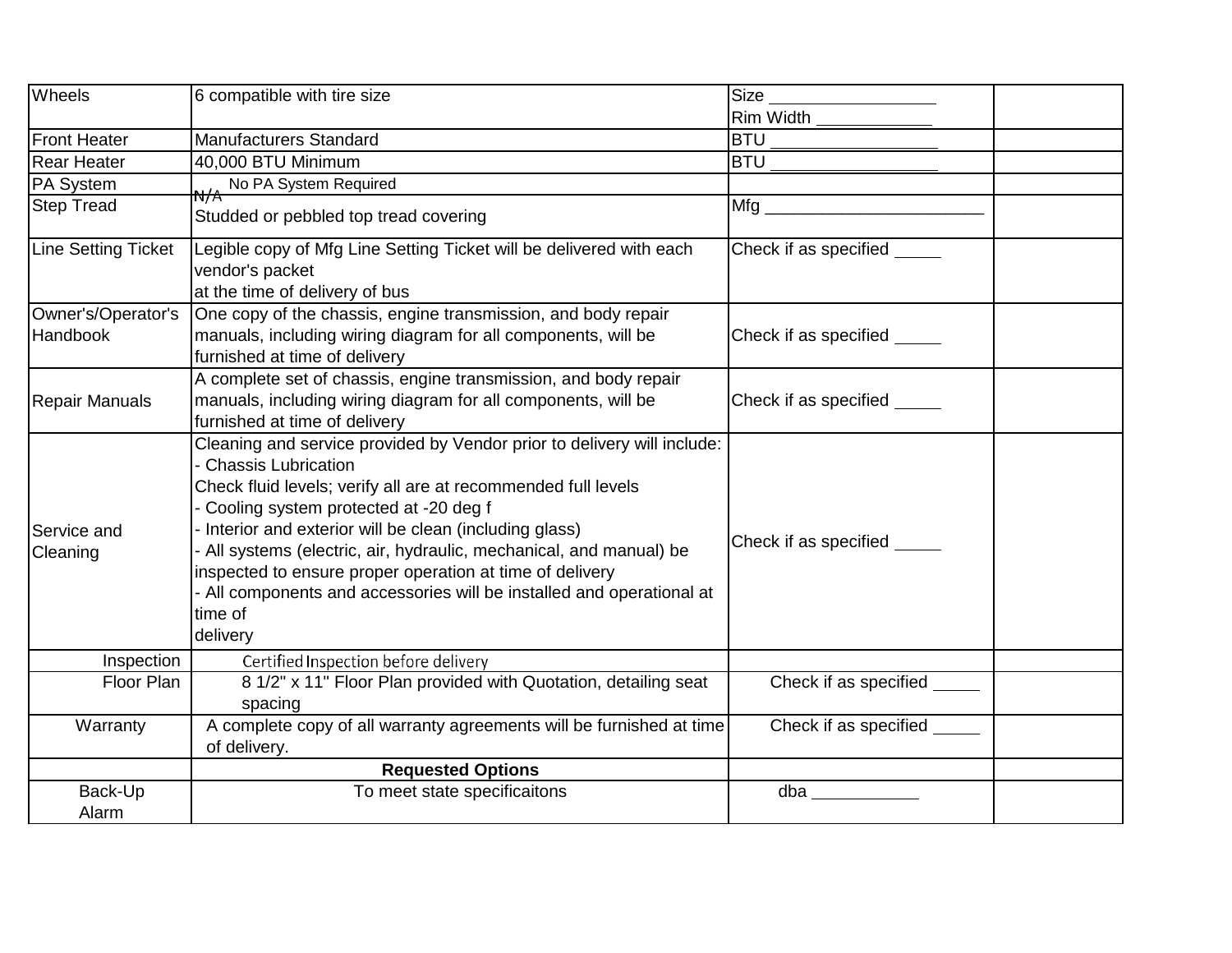| Radio                               | AM/FM/CD with Auxiliary Input                                                                                                                                                                                                                                                             | Model                       |  |
|-------------------------------------|-------------------------------------------------------------------------------------------------------------------------------------------------------------------------------------------------------------------------------------------------------------------------------------------|-----------------------------|--|
| <b>Bus</b><br>Identification        | "Inspire Development Centers" to be labeled on sides of bus, Bus<br>Identification Number to be labeled on rear left license plate space.<br>(Bus ID# to be provided at time of order)                                                                                                    | Lettering Size              |  |
| Color                               | Exterior white roof, Interior floor gray, Gray seats                                                                                                                                                                                                                                      |                             |  |
| Steering<br>Wheel                   | Tilt                                                                                                                                                                                                                                                                                      |                             |  |
| Seating<br>System                   | Lap belts for all passengers, LATCH Restraint system installed on<br>first 6 passenger<br>seats                                                                                                                                                                                           |                             |  |
| Seat Spacing                        | Maximum seat spacing for the first 4 seats (to fit Infant/Rear Facing<br>Child Safety Restraints). All other seat to permit specified passenger<br>capacity based on an average center-to-center seat spacing of at<br>least 27.5"                                                        |                             |  |
| Safety<br><b>Restraints</b>         | Safeguard Standard Star, Qty 34                                                                                                                                                                                                                                                           | Check if as specified _____ |  |
| <b>Student Protection</b><br>System | Electronic system to insure driver post-trip inspection of passenger<br>compartment                                                                                                                                                                                                       | <b>Model Model</b>          |  |
| <b>Toolbox</b>                      | Interior, manufacturer standard, mounted                                                                                                                                                                                                                                                  | Size (cu ft)                |  |
| Video Camera<br>System - Installed  | Pro-Vision Video System - 1080p HD Hybrid Base Kit with 3 Mini<br>Dome Cameras (256gb). Includes: AHD Mini Dome cameras (3),<br>Hybrid HD DVR, 256GB SDXC Card, Lockable cage, 10m AHD AV<br>Cables (3), 5m AHD AV Cable, Enhanced Event Marker button,<br>GPS Antenna, Software & Guides |                             |  |
| Air Conditioning -<br>Front         | <b>Manufacturers Standard</b>                                                                                                                                                                                                                                                             | <b>BTU</b>                  |  |
| Air Conditioning<br>Rear            | Rear bulkhead mounted AC - Separate compressor, top-mounted<br>condenser Minimum BTU Rating 50,000                                                                                                                                                                                        | Mfg<br>Model                |  |
| <b>Warning Light</b><br>Monitor     | 16-light monitoring system, LED                                                                                                                                                                                                                                                           |                             |  |
| Crossing<br>gate                    | Attached to front bumper                                                                                                                                                                                                                                                                  | Mfg                         |  |